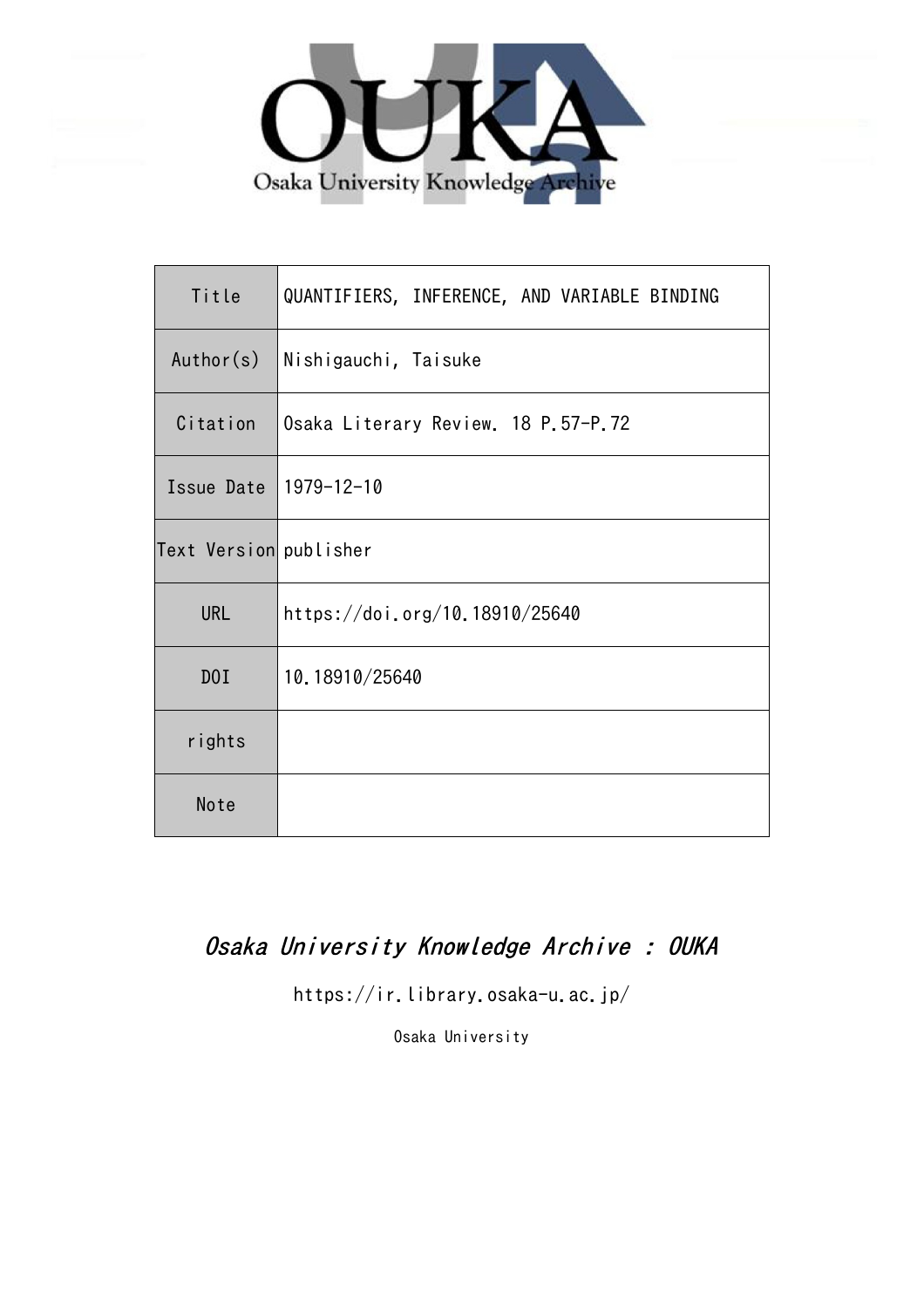Taisuke Nishigauchi

1. Introduction

This paper considers the linguistic and logical problems raised by sentences like the following, which was first presented and discussed by the philosopher, P.T. Geach (1962,  $1972$ ).<sup>1</sup>

(1) The man who owns a donkey, beats it.

The problem will be briefly stated as follows: what is the correct characterization of the anaphoric relation between the quantified NP  $\alpha$  donkey and the pronoun that appear in (1)? To put it more technically, our problem will be rephrased as: what is the adequate semantic representation of the anaphoric relation as seen in (1) at the level of logical form (LF)? This problem is not as easy to solve as it appears to be at first sight. The NP *a donkey* is a quantifier phrase associated with the existential quantifier. The necessity for this treatment is validated by the sentence (2), in which there is a scope interaction between the existential quantifier associated with  $a$ donkey and the universal quantifier associated with every man,

<sup>\*</sup>This is a radically revised version of Chapter III , § §3.2.1-3.2.3 of my M.A. thesis. I wish to thank Professor Yoshinobu Mori for comments and discussions on the earlier version of this paper.

<sup>1)</sup> Similar examples are presented in Geach (1972), which are the following.

<sup>(</sup>i) Every/No/Some man who stole a book; from Snead made a lot of money by selling it<sub>i</sub>.

The following example, which is also due to Geach (1972), requires a more elaborate analysis.

<sup>(</sup>ii) Every man who borrows a book<sub>i</sub> from a friend<sub>i</sub> eventually returns it<sub>i</sub> to him.

For an analysis of this sentence along the line of the approach adopted in what follows, cf. §3.2.6.1 of Nishigauchi (1979)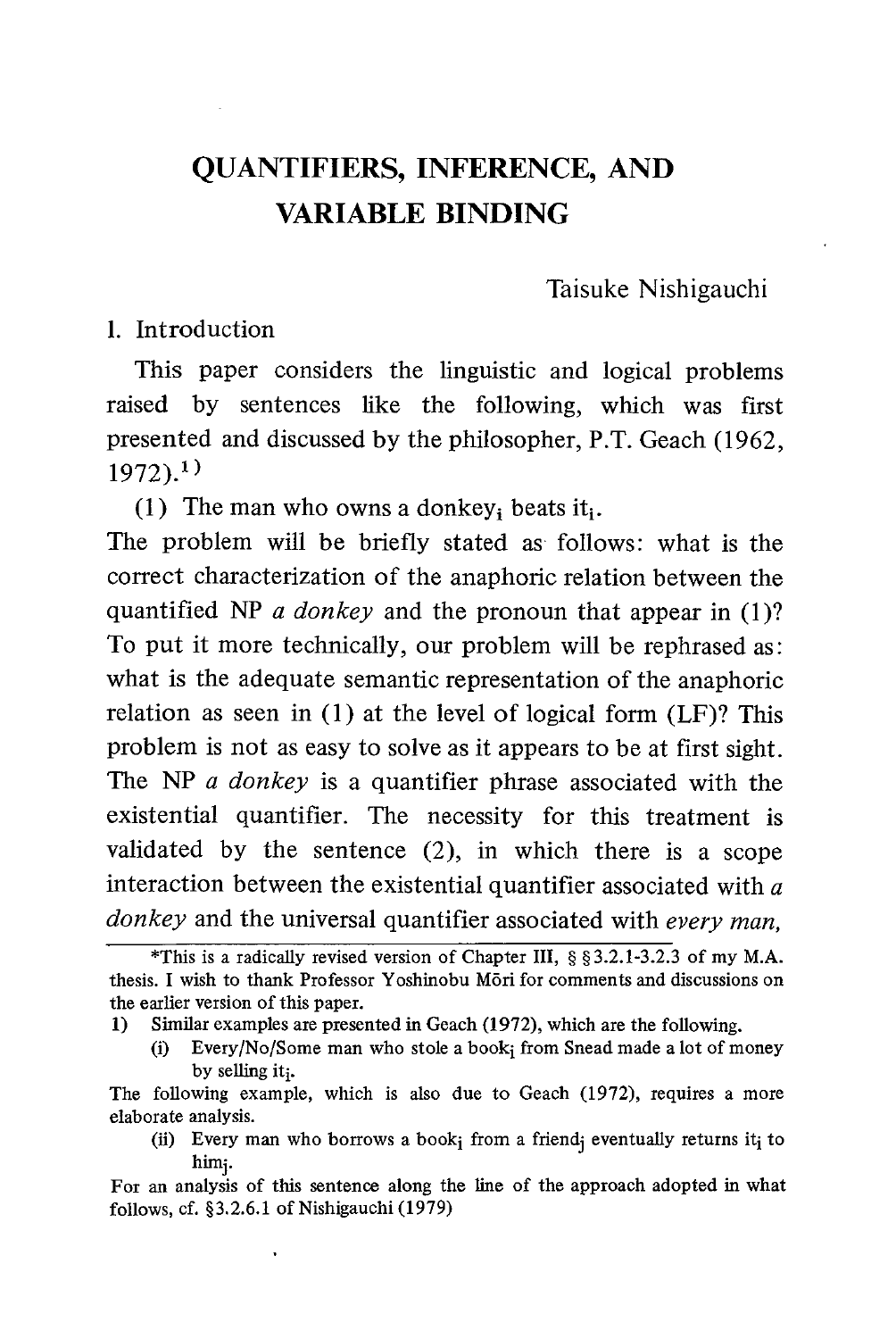58 QUANTIFIERS, INFERENCE, AND VARIABLE BINDING the latter having wider scope (on the normal interpretation).

(2) Every man who owns a donkey<sub>i</sub> beats it<sub>i</sub>. This pronoun cannot be simply viewed as a constant term bearing the same index as a donkey, for a quantified  $NP$ cannot normally 'bind' a constant: a binding relation holds only between a logical operator and an individual variable that appears in its scope.

Up to the present, there have been two proposals presented for the solution to this problem. One proposal, put forth by Geach (1972) (only as a tentative solution), is to allow  $a$ donkey to take the whole sentence as its scope. On this analysis, (1) will be assigned a logical form more or less like (3).

(3) ( $\exists x: \text{donkey}$ ) (  $(y: \text{man})$  (  $(y \text{ owns } x)$   $\Lambda$   $y \text{ beats } x$ ) ) If this analysis were correct, then we could regard the pronoun in (1) as a variable bound by the topmost existential quantifier. However, this proposal immediately fails vis à vis the example (2): the logical form (4), which is required by this analysis, does not stand for the correct interpretation for this sentence.

(4)  $(\exists x: \text{donkey})((\forall y: \text{man})(y \text{ owns } x \rightarrow y \text{ beats } x))$ For, this logical form says that there is a (certain) donkey such that every man(as a group) owns and beats it. However, the sentence (2) does not allow of such an interpretation. Instead, (2) should be construed as 'for every man, if there is a donkey that he owns, then he beats the just-mentioned donkey (that he owns)'. But if this is the case, we would be forced to stipulate that the existential quantifier take narrower scope than the universal. On the other hand, there is an independently motivated principle in the linguistic literature (e.g. cf. Lasnik (1975)), which states that the scope of a quantifier is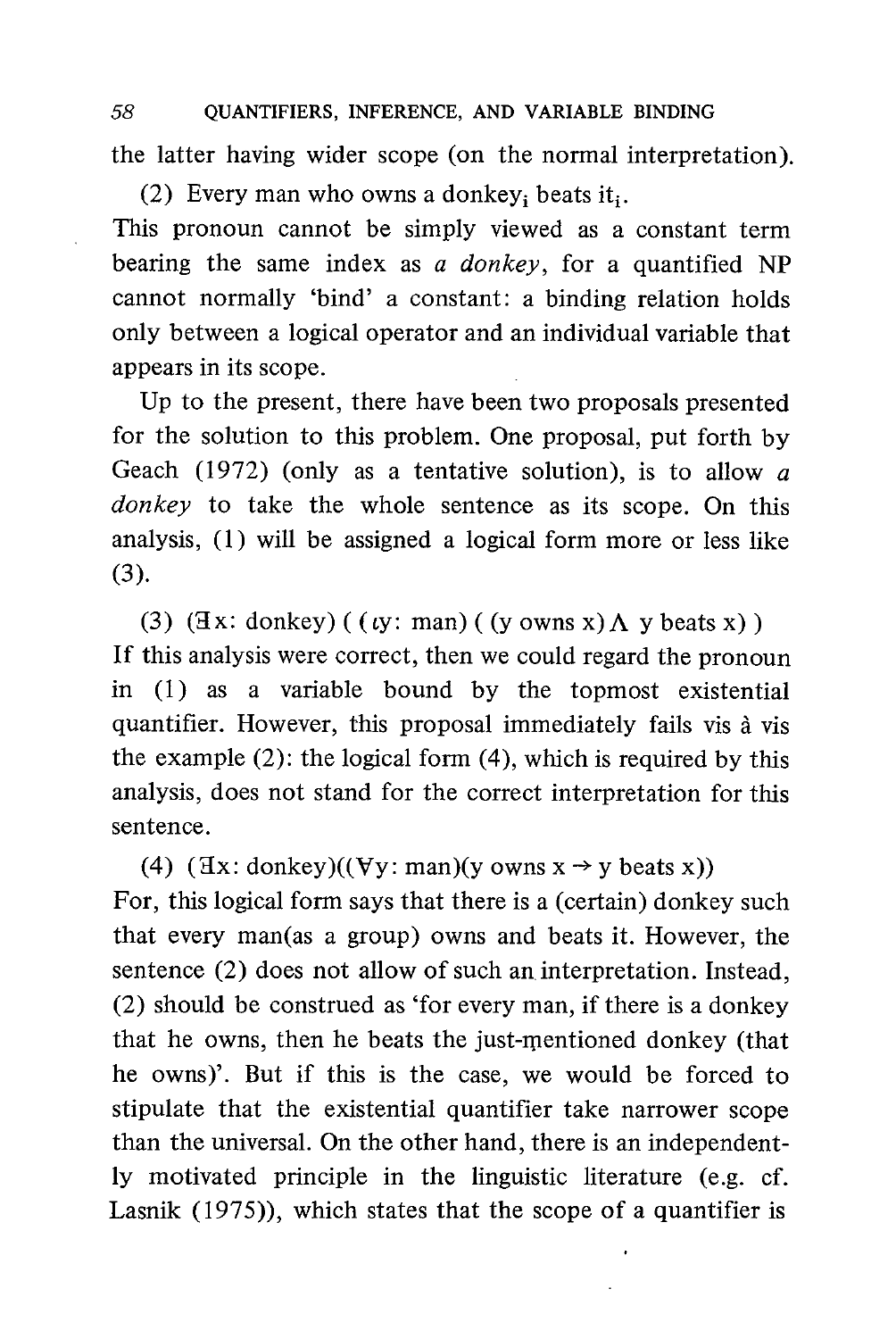specified as the S or NP that dominates it, or in other words, everything that is (c-)commanded by the quantifier. The (near-) surface structure for  $(1)$ - $(2)$  would be something like (5) (assuming that semantic rules operate on this structure).<sup>2)</sup>



As this tree diagram indicates, the quantified NP a donkey cannot take the root S in its scope, and its scope is specified as  $\bar{S}$  that is contained in the relative clause: such being the case, the quantified NP cannot bind the pronoun that appears under VP, which is outside  $\overline{S}$ . The observation so far makes it sufficiently clear that the logical forms (3)—(4) are not correct representations for  $(1)$ – $(2)$ .

Another proposal, due to May (1977), is that the pronoun in  $(1)$ — $(2)$  be treated simply as a 'free' variable, a variable that is not bound by any logical operator, and that its value may be satisfied by any entity in the domain of discourse: so, as a possible interpretation for this sentence, May claims, an entity may be chosen that is a member of the domain of the antecedent quantifier phrase a donkey, for the assignment of the value to the free variable. However, such an analysis also fails, given sentences like the following.

- (6) a. \*The man who doesn't own a donkey; beats it.
	- b. \*The man who owns  $\begin{cases} \text{every} \\ \text{each} \end{cases}$  donkey<sub>i</sub> beats it<sub>i</sub>.

<sup>2)</sup> Although the purpose of this paper is not to argue for any specific theoretical framework, I will tentatively adopt the framework of interpretive semantics. However it is fairly easy to translate the notations adopted here into the generative semantics framework.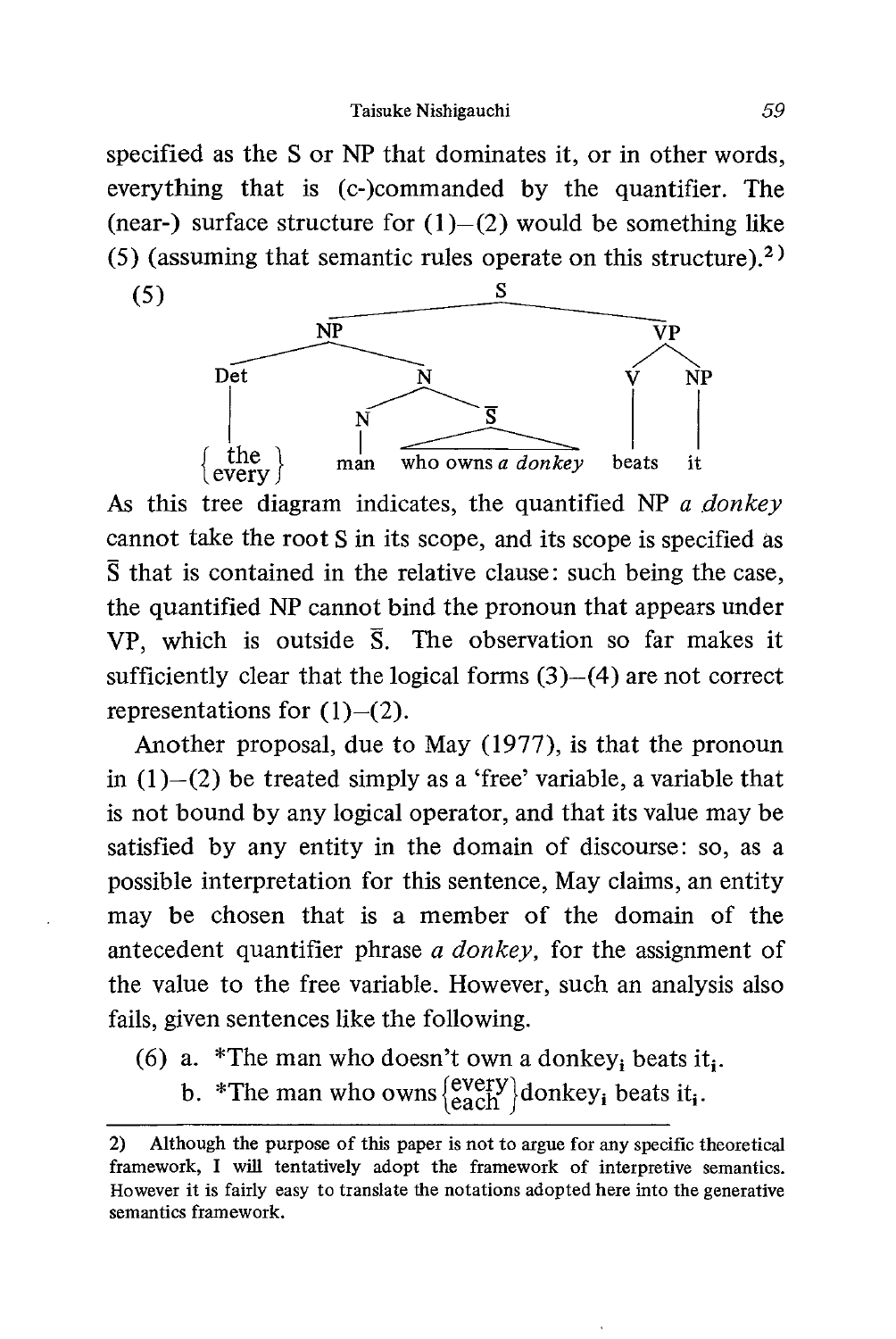If the pronoun *it* is allowed to be free, and furthermore, to be assigned 'any arbitrary entity' as its value, as May assumes, then, why is it impossible to assign it an entity that is a member of the domain specified by each/every donkey in (6b)? Furthermore, the impossibility of the anaphoric relation in (6a) would be a mystery altogether for such an approach. (To this, we will return below.) Intuitively, the difference between (1) and (6) with respect to the anaphora possibility seems to be attributable to the different properties of the quantifiers associated with the antecedent NP's. So, May's proposal will be radically weakened to the extent that it gets deprived of its theoretical interest, because his claim is now shown to be adequate only for the anaphoric relations whose antecedent NP is associated with the existential quantifier (in the non-negative context). In other cases, such as (6), his logic cannot be maintained.

The discussion thus far has made it clear (i) that the pronoun that appears in  $(1)$ - $(2)$  cannot be simply regarded as a constant term, nor as a bound variable, or a 'free' variable; and (ii) that what makes the anaphoric relations in  $(1)$ - $(2)$ possible is the special property of the existential quantifier associated with the antecedent NP, in contrast to other quantifiers as seen in examples like (6).

#### 2. Discourse Referent Formation Rule

2.1 On closer inspection, it turns out that the anaphoric relations as seen in  $(1)$ - $(2)$  are very akin, or substantially identical to, the phenomenon of 'discourse referents', as seen in (7).

(7) John has a car<sub>i</sub>. He keeps it, in the garage. For detailed discussion, cf. Karttunen (1969). In (7), the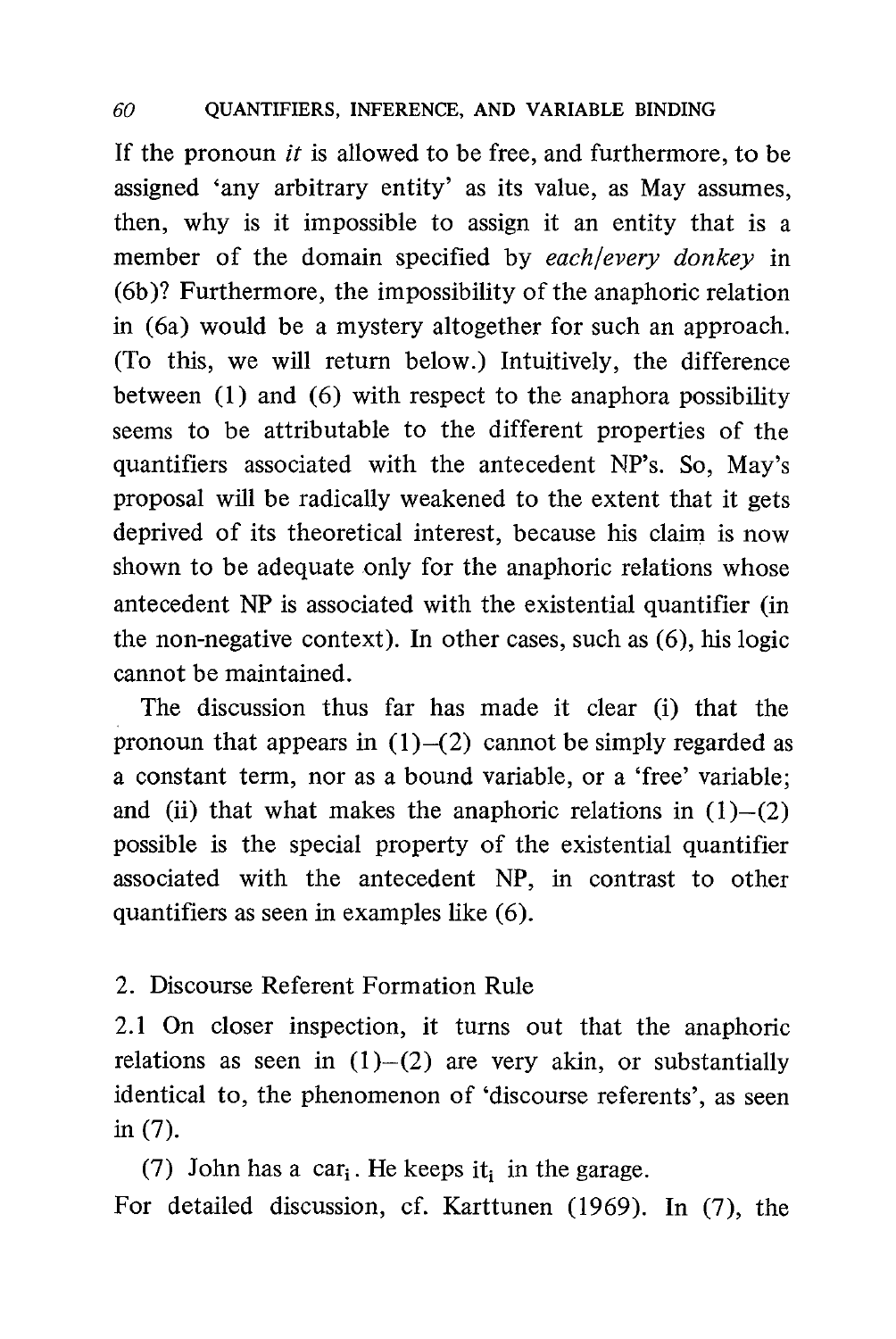indefinite NP introduced in the first sentence is referred to in the second sentence by means of the definite pronoun. The anaphoric relation as seen in (7) is identical to that involved in  $(1)$ – $(2)$ , in that in either case the indefinite NP is related to a pronoun that appears outside the c-command domain of the antecedent.<sup>3)</sup> Furthermore, as the following paradigm shows, the anaphoric relation as seen in  $(1)$ – $(2)$  is subject to the same constraint as that on sentences like (7): if the indefinite NP is commanded by the negative, modal, or a verb of propositional attitude (or, so-called 'opaque' verb), the anaphora possibility is ruled out.

- (8) a. John doesn't have a car<sub>i</sub>. \*He keeps it in the garage.
	- b. \*The man who doesn't own a donkey; beats it.
- (9) a. John may have a car<sub>i</sub>, ?\*He keeps it, in the garage. b.?\*That man, who may own a donkey;, beats it;.
- (10) a. Mary believes that John has a car<sub>i</sub>. (\*)It<sub>i</sub>'s in the garage.
	- b.(\*)The man who wants to own a donkey; beats it.

However, it should also be noted that if both the antecedent indefinite and the pronoun appear in the (c-)command domain of the negative, modal, and the opaque verb, the anaphoric relation is permitted.

- (11) a. You can't eat a cake; and have it;.
	- b. It is not the case that the man who owns a donkey; beats it;.
	- c. No man who owns a donkey; beats it,.
- (12) a. You may have a cake; and eat it,.
	- b. It is possible that the man who owns a donkey; beats it;.

<sup>3)</sup> A node  $\alpha$  'c(onstituent)-commands' a node  $\beta$  if neither  $\alpha$  nor  $\beta$  dominates the other and the first branching node which dominates  $\alpha$  dominates  $\beta$ . Reinhart (1976) claims that a quantifier phrase can bind a pronoun (as a variable) only if the former c-commands the latter.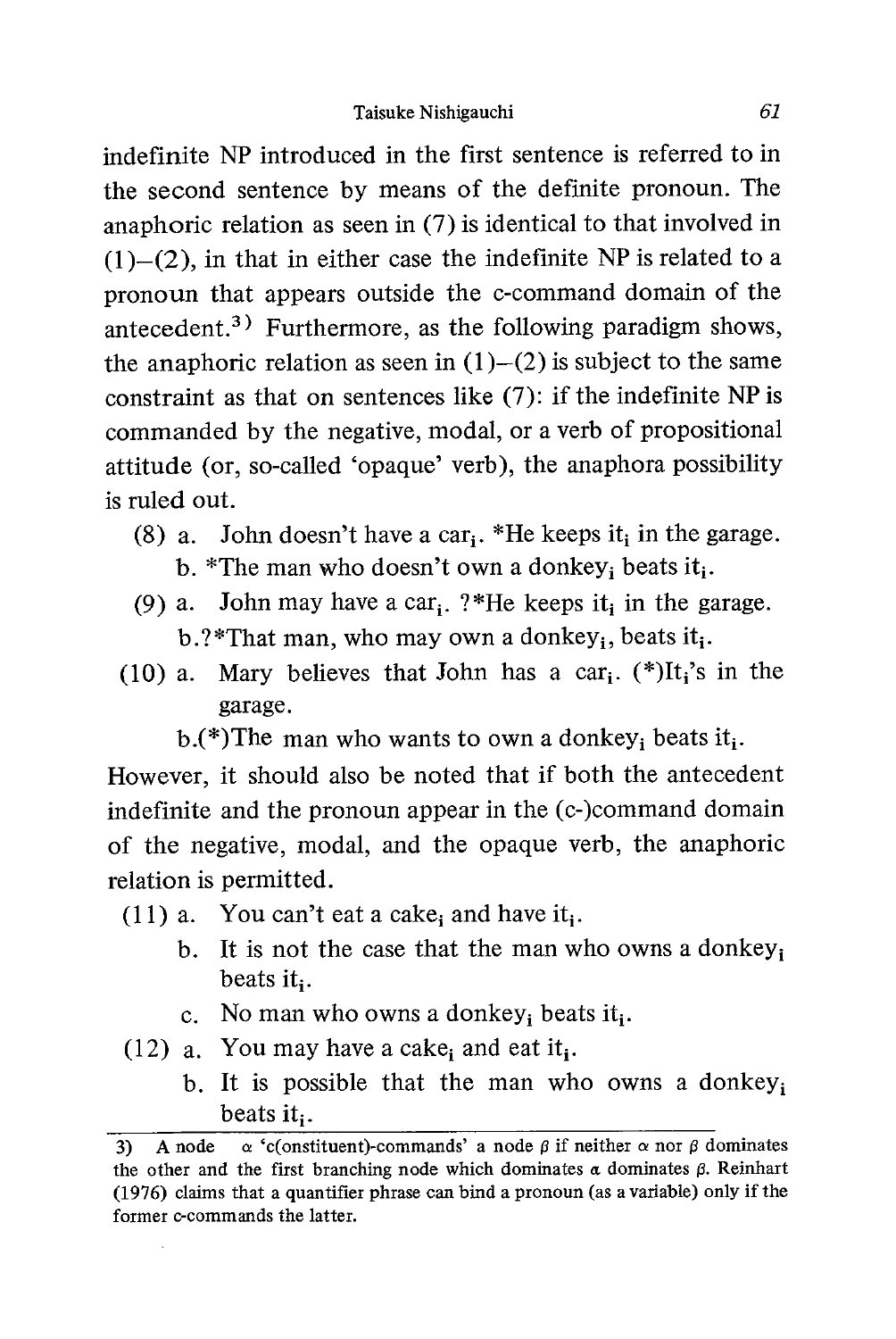- $(13)$  a. John wants to catch a fish, and eat it.
	- b. John believes that the man who owns a donkey. beats it..

In all the cases in  $(8)$ - $(13)$ , the indefinite NP is used nonspecifically. Although the matter is by no means clear-cut , I take it that an indefinite NP is used nonspecifically iff that NP does not admit of the implication that the referent of that NP exists (in the domain of discourse), or it does not admit of the inference of Existential Generalization. Thus, it is a common property shared by such logical predicates as the negative, modal, and the opaque verb to block Existential Generalization with respect to the indefinite NP that appears in the (c-)command domain of these predicates.<sup>4)</sup> (For detailed discussion, cf. Ioup (1977) and Nishigauchi (1979).) Now, it is a significant generalization obtained from the discussion so far that a nonspecific indefinite cannot be linked with a definite pronoun that appears outside the (c-)command domain of the predicate which does not admit of Existential Generalization, but that a nonspecific indefinite surely can be linked with a pronoun that also appears in the (c-)command domain of the nonspecificity-inducing predicate. This is exactly what is happening in  $(11)$ – $(13)$ .<sup>5)</sup>

- (i) Mary prevented John from buying a typewriter<sub>i</sub>. (??) It<sub>i</sub> was an IBM. (negative implicative)
- (ii) Erica is writing a novel.  $(??)$  She likes it<sub>i</sub>. (ok on the reading 'she likes writing the novel') cf. Erica is copying a novel<sub>i</sub>. She likes it<sub>i</sub>.
- 5) The matter is further complicated by facts like the following.

 $\left\lbrack \right.$ 

- (i) \*John may take a girli to the party and he must kiss heri.
- (ii) John must take a girl<sub>i</sub> to the party and he may kiss her<sub>i</sub>.

These sentences suggest that anyone working on this problem has to take into account the inclusion relations of possible worlds between modals and other

<sup>4)</sup> There are other predicates that show the same property: negative implicative verbs and other predicates which have the negative implication in their complement sentences (for details, cf. Karttunen (1971)), and so-called 'creative' verbs such as make, write, etc., among others, do not admit the indefinite that appears in their complement to be linked with a pronoun outside its c-command domain.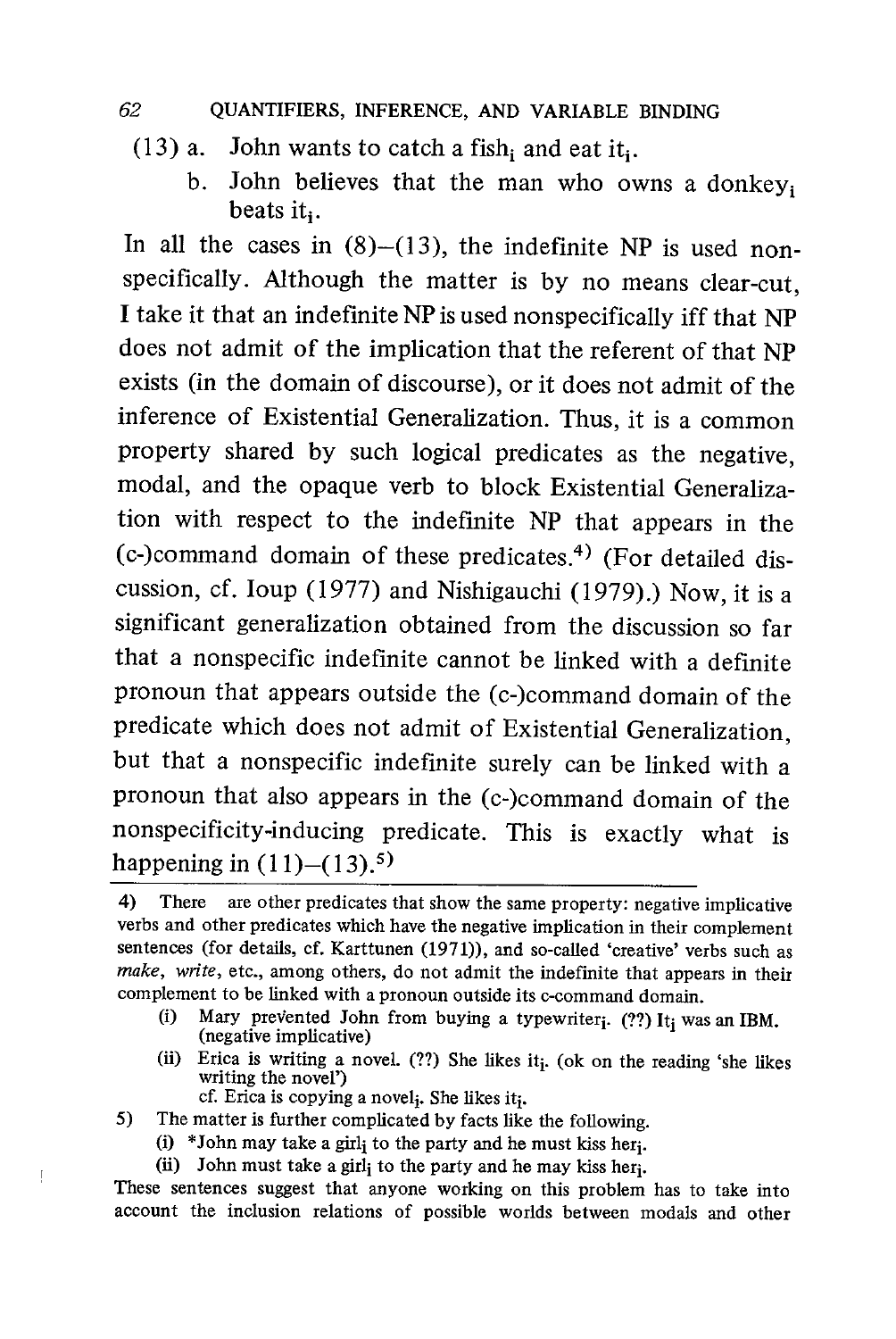2.2 In this paper, I shall try to incorporate a somewhat modified version of 'Invoking Description Rule', originally proposed by Nash-Webber (1978a,b), into the framework of the currently available semantic theory. This rule, which I refer to as 'Discourse Referent Formation Rule' (DRFR), is roughly stated below.

(14) Discourse Referent Formation Rule (DRFR):

 $V - (\mathbf{X}_i)(\alpha \dots \mathbf{F}_{i}, \dots) - W - G(\text{pro}_i) - Y \rightarrow$  $(Ez)$  (z =  $(tx_i)$  ( $\alpha$ ...  $Fx_i$ ...) – W – Gz)

where, F and G are arbitrary predicates.

This rule roughly says that if there is a pronoun outside the scope of the existential quantifier, and if this pronoun bears the same (referential) index as the indefinite NP associated with the existential quantifier, then a definite description is invoked which is of the form 'the x such that x F's'. However, in light of facts  $(8)$ – $(13)$ , this rule needs some constraint. The statement of DRFR therefore, has to include a constraint, more or less of the form:<sup>6)</sup>

(15) DRFR does not apply, if V contains a predicate which does not admit of existential generalization such that it  $(c-)$ commands everything in  $\alpha$  but does not  $(c-)$ command pro.

This rule, I believe, rules out cases (8)—(10) while allowing (11)—(13). Another merit of this constraint is that it captures almost all the facts that Jackendoff's (1972, 1975) Modal relevant predicates. However, we will not go into the realm of possible world semantics in the present context. For discussion, cf. Lakoff (1972) and Jackendoff (1972).

(i) Someone is watching everyone.

<sup>6)</sup> I am forced to leave open the problem of whether 'command' or its revised notion 'c-command' (cf. n.3) is relevant to the determination of quantifier-scope. I am inclined to adopt the former view though, because if we adopt the c-command theory we cannot account for the fact that there are some speakers who can interpret (i) in such a way that everyone, which is c-commanded by someone, takes wide scope.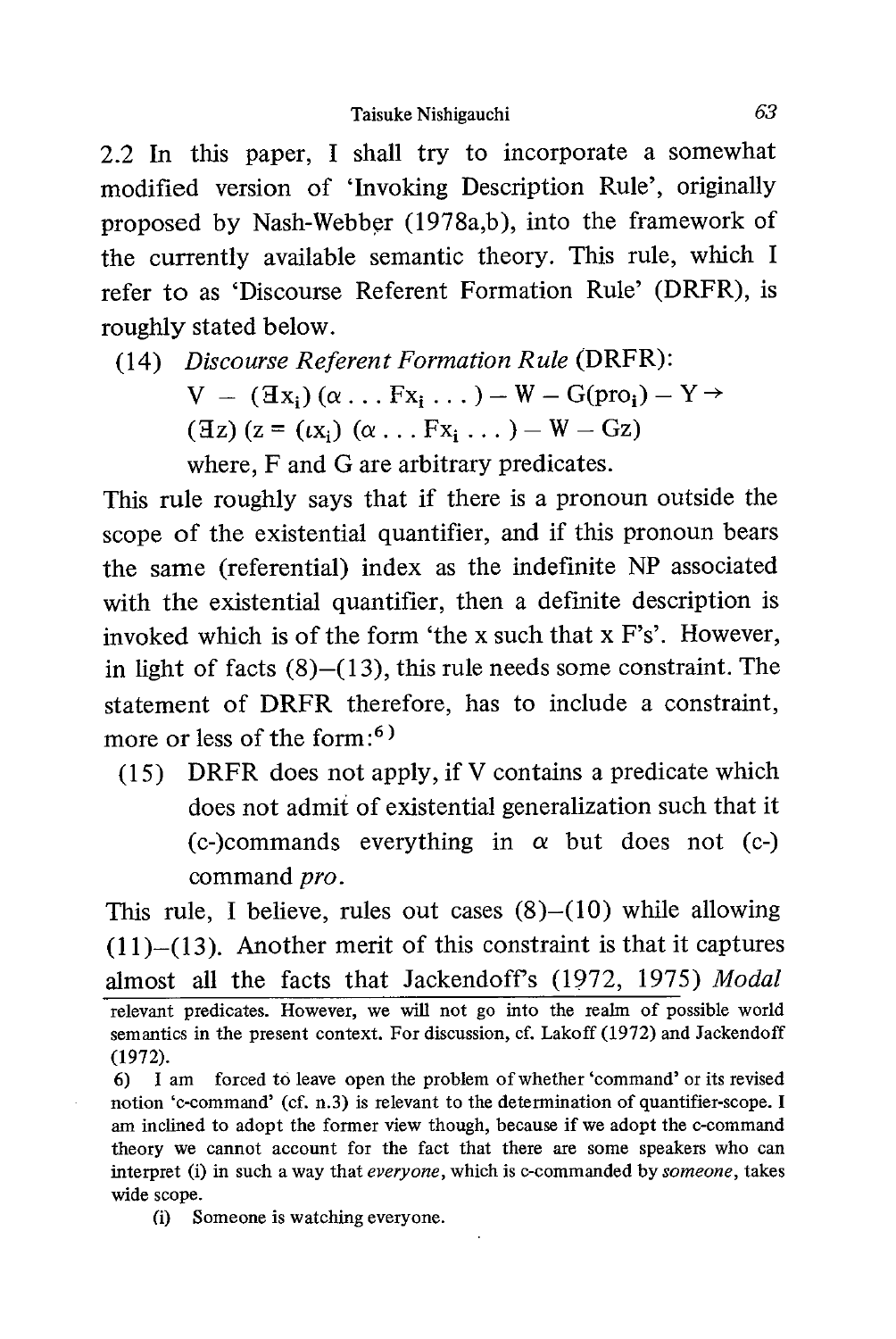Projection Rules are intended to cover, and that in a much more concise way, without, furthermore, having to adopt such ad hoc features as unrealized, future, possible, image, and perhaps many many more.

I assume that DRFR applies to the output of a rule that assigns scope relations and anaphoric relations to a given (near-)surface structure, which I refer to as Scope-Binding Rule, of the following form:')

(16) Scope-Binding Rule:

 $[sW - Q_i - Y - Pro_i - Z] \rightarrow [s(Qxi)(W - x_i - Y - x_i - Z)]$ Condition: (i)  $Q_i$  (c-)commands everything in S; and (ii)  $Q_i$  c-commands Pro $_i$ .

Now, the rule (16) applies to (7), and gives the partially translated formula  $(17)$ . The pronoun *it* in the second sentence cannot be converted into a variable because it is not c-commanded by a car.

(7) John has a car<sub>i</sub>. He keeps it<sub>i</sub> in the garage  $\frac{1}{\text{Scope-Binding}}$ 

(17) ( $\exists x_i$ : car) (John has  $x_i$ ) and he keeps it<sub>i</sub> in the garage. This formula meets the structural description of DRFR. If this rule applies to (17), we obtain the final interpretation, viz. (18).

(18)  $(\exists x_i: car)$  (John has  $x_i$ ) and  $(\exists z)$  ( $z = (tx_i: car)$ )

(John has  $x_i$ ) and John keeps z in the garage)

The latter half of the formula (18) roughly says: 'John keeps the car that he has in the garage'. Intuitively, DRFR has the effect of forming a definite description out of an indefinite NP that appears in the preceding discourse.

<sup>7)</sup> This rule is distinct from the 'Quantifier Rule' as envisaged by Williams (1977), May (1977), etc. in that (16) simultaneously determines scope relations and binding relations. This might look very strange to the just-mentioned theorists because they assume that quantifier scope is determined by the Sentence Grammar Component and that binding relation is to be represented by the Discourse Grammar Component. However I have already pointed out several problems with this line of approach in Nishigauchi (1978).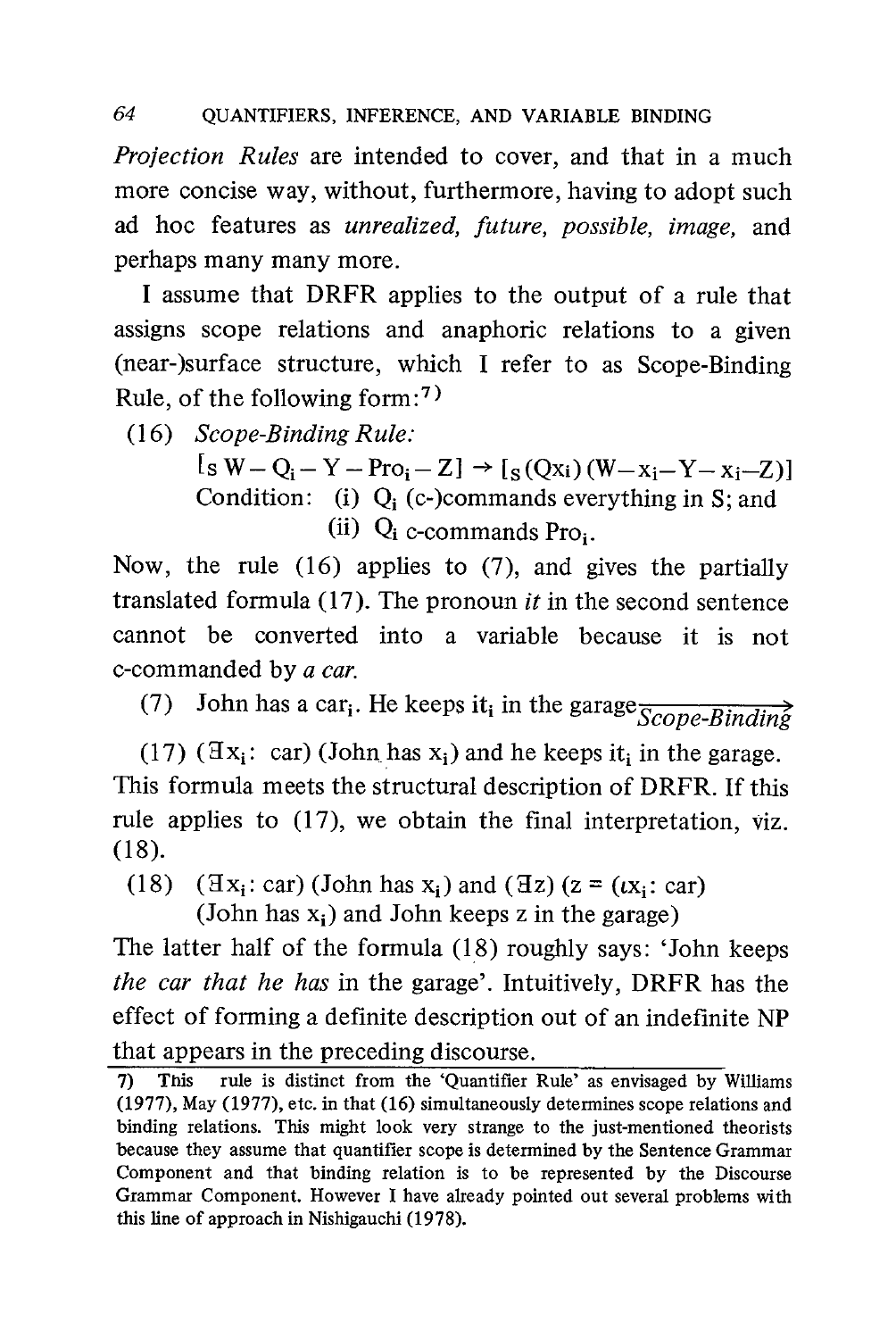This line of procedure can easily be extended to the cases  $(1)$ – $(2)$ . First, the Scope-Binding Rule yields the following partially translated formulae.

(19) a. 
$$
(\iota x_i : man) ((\exists y_j; donkey)[x_i own y_j] \wedge x_i beats it_j)
$$

b. ( $Vx_i$ : man) ( ( $\exists y_i$ : donkey)[ $x_i$  owns  $y_i$ ]  $\rightarrow x_i$  beats

 $it_i)$ 

In either of the formulae, the square brackets specify the scope of the existential. Note also that the iota operator and the universal quantifier respectively take the topmost scope. The pronoun  $it_i$  here cannot be converted into a variable because it appears outside the c-command domain of  $\alpha$ donkey<sub>i</sub>. As it stands, these are ill-formed formulae, but do meet the structural description of DRFR. By the application of this rule, we obtain the discourse referent as shown in (20).

(20) ( $\overline{z}$  = ( $\overline{y_i}$ : donkey)[ $x_i$  owns  $y_i$ ]  $\Lambda x_i$  beats z) However, as it is, this is an open sentence, because the variable  $x_i$  is not bound to any logical operator. Only when the formula (20) is embedded into the logical forms in (19) can we get the proper representations.

(21) a.  $(tx_i: man) ((\exists y_i: donkey)[x_i owns y_i]$   $\Lambda$ 

(Hz) ( $z = (ty_i: \text{donkey})[x_i \text{ owns } y_i]$   $\Lambda$   $x_i$  beats  $z)$ )

b. ( $\forall x_i$ : man) (( $\exists y_i$ : donkey)[ $x_i$  owns  $y_i$ ]  $\rightarrow$ 

( $\exists z$ ) ( $z = (iy_i: \text{donkey})[x_i \text{ owns } y_i]$   $\Lambda$   $x_i$  beats  $z)$ ) The formulae in (21) are (very roughly) paraphrased as:

 $(22)$  The  $Every$  man<sub>j</sub> who owns a donkey<sub>i</sub> beats the donkey that he<sub>i</sub> owns.

where the pronoun  $he_i$  is a variable bound to the quantified description  $the/every$  ... which can take the whole S in its scope because it commands (and c-commands) everything dominated by S. (See tree diagram (5).) This, I believe, is in keeping with the intuitive claim exhibited by Geach (1972),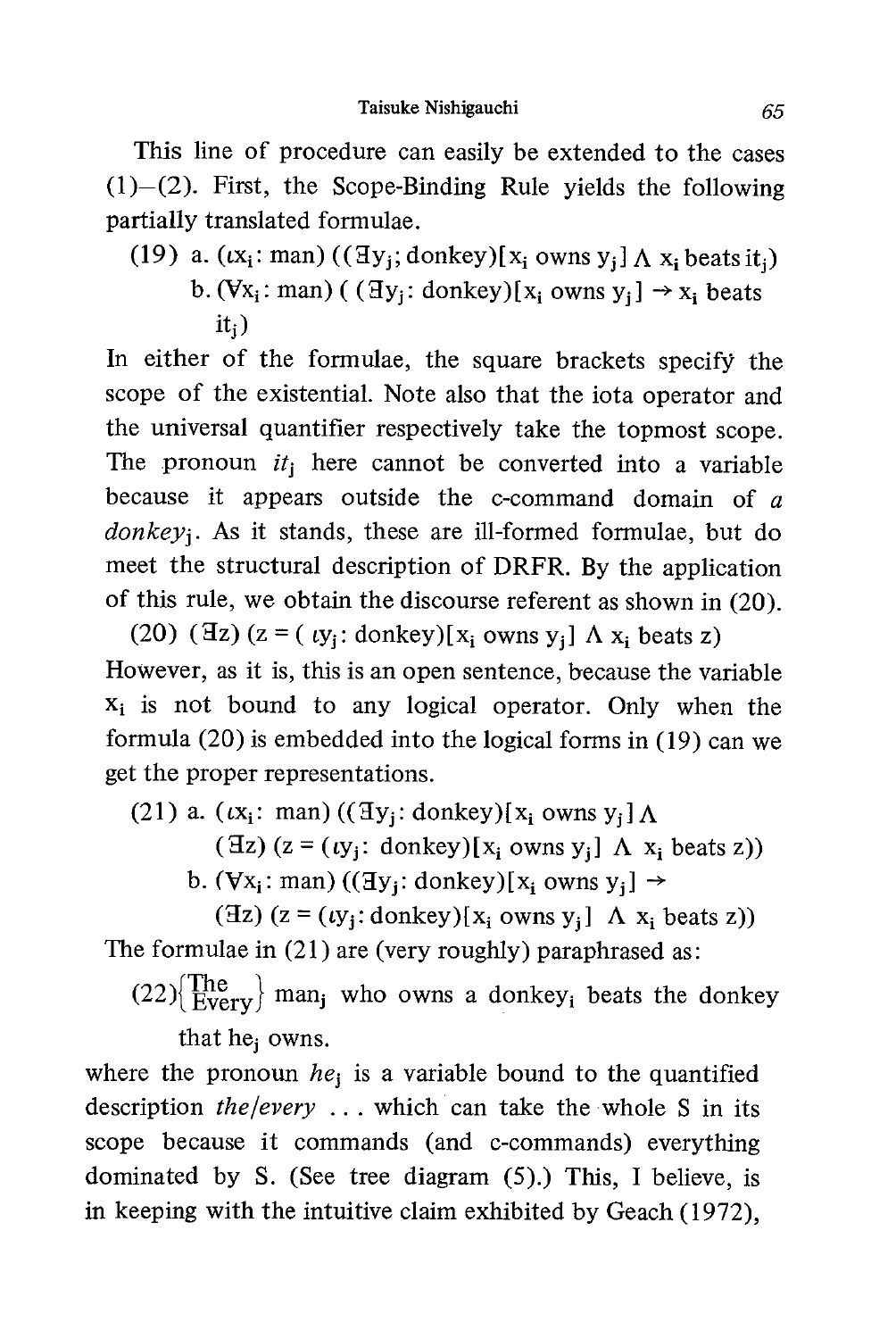### 66 QUANTIFIERS, INFERENCE, AND VARIABLE BINDING who opted for the interpretation  $(22)$ .<sup>8)</sup>

#### 3. Some Extensions

3.1 Opaque Contexts Ioup (1977) observes that if an indefinite NP appears in what Ouine (1960) calls *opaque contexts*, i.e. those contexts in which extensionally identical terms are not interchangeable salva veritate, the indefinite NP is normally interpreted nonspecifically, or as having no specific referent. This kind of contexts is most typically induced in the complement of such verbs as *believe*, want, try, etc. Although I argued in Nishigauchi (1979) that it is incorrect to identify nonspecificty with referential opacity and that the latter cannot be a necessary condition for the former, although it surely is a sufficient condition, for the present discussion, I endorse the above-mentioned claim.<sup>9)</sup> Ioup also claims that a nonspecific indefinite NP cannot be linked with a definite pronoun, or a discourse referent, outside the c-command domain.<sup>10)</sup> With this much in mind, consider the following, oft-quoted examples.

- 10) The following discourse may be taken as counter-evidence for this claim.
	- (i) A man sitting by the door touched his [Albert's] sleeve. 'Stay awhile and read [a prayer book] with us.' 'Excuse me, I'd like to, but I am looking for a friend.' 'Look,' said the man, 'maybe you'll find him.' (B. Malamud, Rembrandt's Hat.)

Since look for is an opaque verb, and, furthermore, the man with whom Albert is talking does not know who he is looking for, the use of him by this man may sound quite odd; but it is not. I conjecture that the indefinite NP here is used specifically (and transparently) and that it is also used *attributively* (in Donnellan's  $(1966)$ ) sense): Ioup claims that attributiveness is essentially a pragmatic notion and is independent of scopal relations (which I assume determines (non)specificity), which I think is correct. Thus, specificity and attributiveness are no longer incompatible notions. The following example, due to Partee (1972), can be

<sup>8)</sup> Cooper (1978) also shows that sentences like  $(1)$ - $(2)$  require logical representations more or less of the form (21), though he does not give any specific rule for deriving these formulae.

<sup>9)</sup> In §3.1.2 of Nishigauchi (1979) I have pointed out five arguments which show that referential opacity does not correlate with (non)specificity.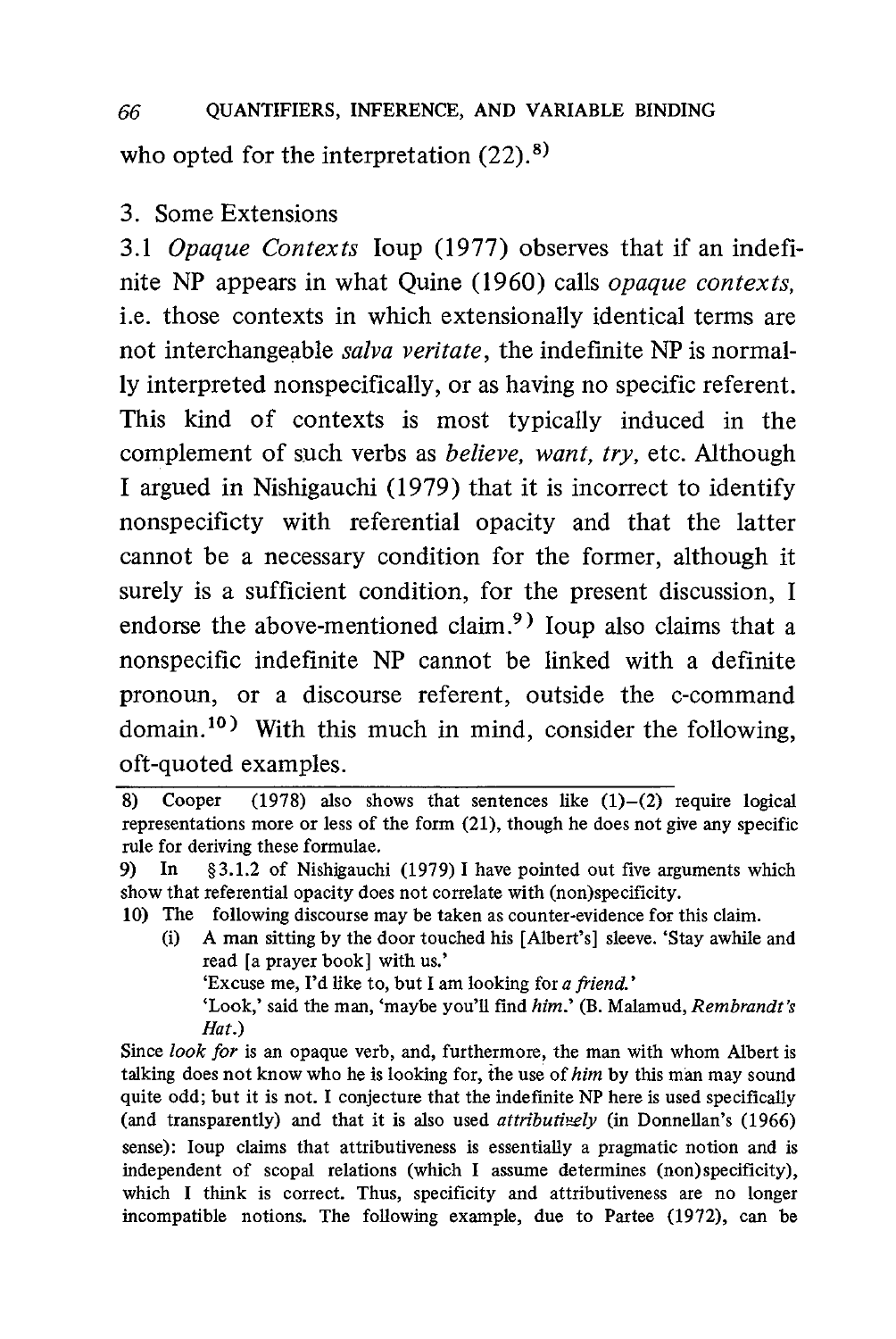Taisuke Nishigauchi 67

### $(23)$  a.  $(*)$ John wants to catch a fish; and he eats it; for supper

b. John wants to catch a fish; and eat it; for supper. What distinguishes these sentences is that in (23a) the indefinite NP  $\alpha$  fish has to be interpreted specifically, because it is linked with a definite pronoun that appears outside the want-context, while in (23b) both the indefinite NP and the pronoun appear within the want-context, and (probably) for this reason, the indefinite NP can be (or should be) interpreted nonspecifically. Interestingly, on this reading, the definite pronoun it in (23b) is more readily paraphrased by (24a) than by (24b). (This fact is pointed out in Dean (1968) and Partee (1972).)

(24) a. 'the fish that John catches'

b. 'the fish that John wants to catch'

This factual claim can be elegantly captured by DRFR. Notice that this rule does not work for (23a) (on its opaque reading) because believe, which is an instance of verbs of propositional attitude, commands its complement sentence in which the antecedent indefinite NP appears, but does not (c-)command the pronoun *it*; thus the constraint  $(15)$  correctly rules it out. On the other hand, DRFR does apply to (23b) because the verb *believe* (c-)commands both *a fish* and the pronoun *it*, and thus (15) does not prevent DRFR from applying. This sentence will be processed in the following manner.<sup>11)</sup>

 $(25)$  a.  $(23b)$  Scope-Binding Rule

(ii) Since I heard that from a doctor (I know), I'm inclined to take it seriously. He also said that aspirin would help.

construed in such a way that the indefinite NP  $\alpha$  doctor is used both specifically and attributively.

<sup>11)</sup> The dummy symbol used in (25b) stands for a null-element derived via Equi NP Deletion. Although I believe that this element should also be represented as a variable, to be bound to the matrix subject, the precise logical representation for this binding relation is left open here.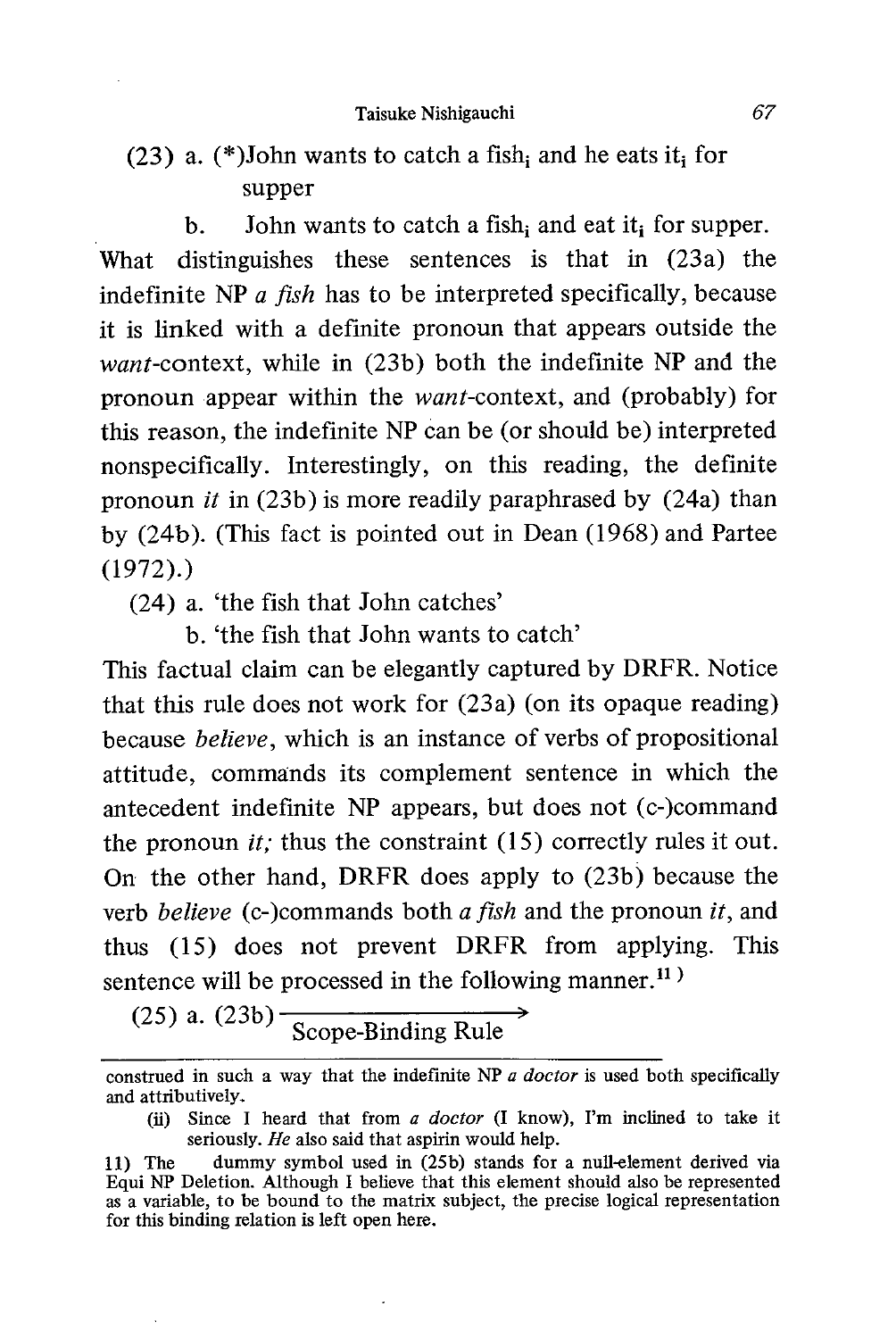- b. John; wants  $[(\exists x_i : fish)(\Delta_i \text{ catch } x_i) \text{ and }$  $\Delta_j$  eat it<sub>i</sub>]  $\frac{1}{\sqrt{RFR}}$
- c. John<sub>i</sub> wants  $[(\mathbb{I}x_i: \text{fish}) (\Delta_i \text{ catch } x_i) \text{ and } (\mathbb{I}z)]$  $(z = (k_i : fish) (\Delta_i \text{ catch } x_i) \Delta_i \text{ eat } z)]$

The logical form (25c) is roughly equivalent to:

(26) John; wants to catch a fish; and eat the fish that he. catches.

Note that the underlined portion in (25c) explicitly represents the description (24a). Thus this line of approach captures the intuitive factual claim, put forth by Dean and Partee, in a formal, and mechanical manner.

3.2 Whichever Antecedent Karttunen (1977) presents some extremely interesting examples of anaphoric relations involving disjunction (or) as seen in:

- (27) a. If Mary has a car<sub>i</sub> or John has a bicycle<sub>j</sub>, it<sub>ivi</sub> is in the garage.
	- b. If Mary has a car<sub>i</sub> or a bicycle<sub>i</sub>, it<sub>ivi</sub> is in the garage.

The interpretation of  $it$  in (27a) is something like 'the car which Mary has (if she has a car), or the bicycle that John has (if he has a bicycle), whichever of these it is that exists.' The pronoun in (27b) is also construed in a similar way.<sup>12)</sup>

I regard this type of anaphora as deriving from the properties of inference induced by disjunction, in conjunction with the rule of forming a discourse referent, viz., DRFR. There are two rules of inference associated with disjunction, whose validity has been acknowledged in standard logic: Disjunction Introduction and Disjunction Elimination. The former rule states that if the truth of a sentence  $p$  has been established, then we can infer a disjunction between  $p$  and any

<sup>12)</sup> Nash-Webber (1978a, b) also considers this problem, but she does not attempt to provide a formal representation for sentences (27).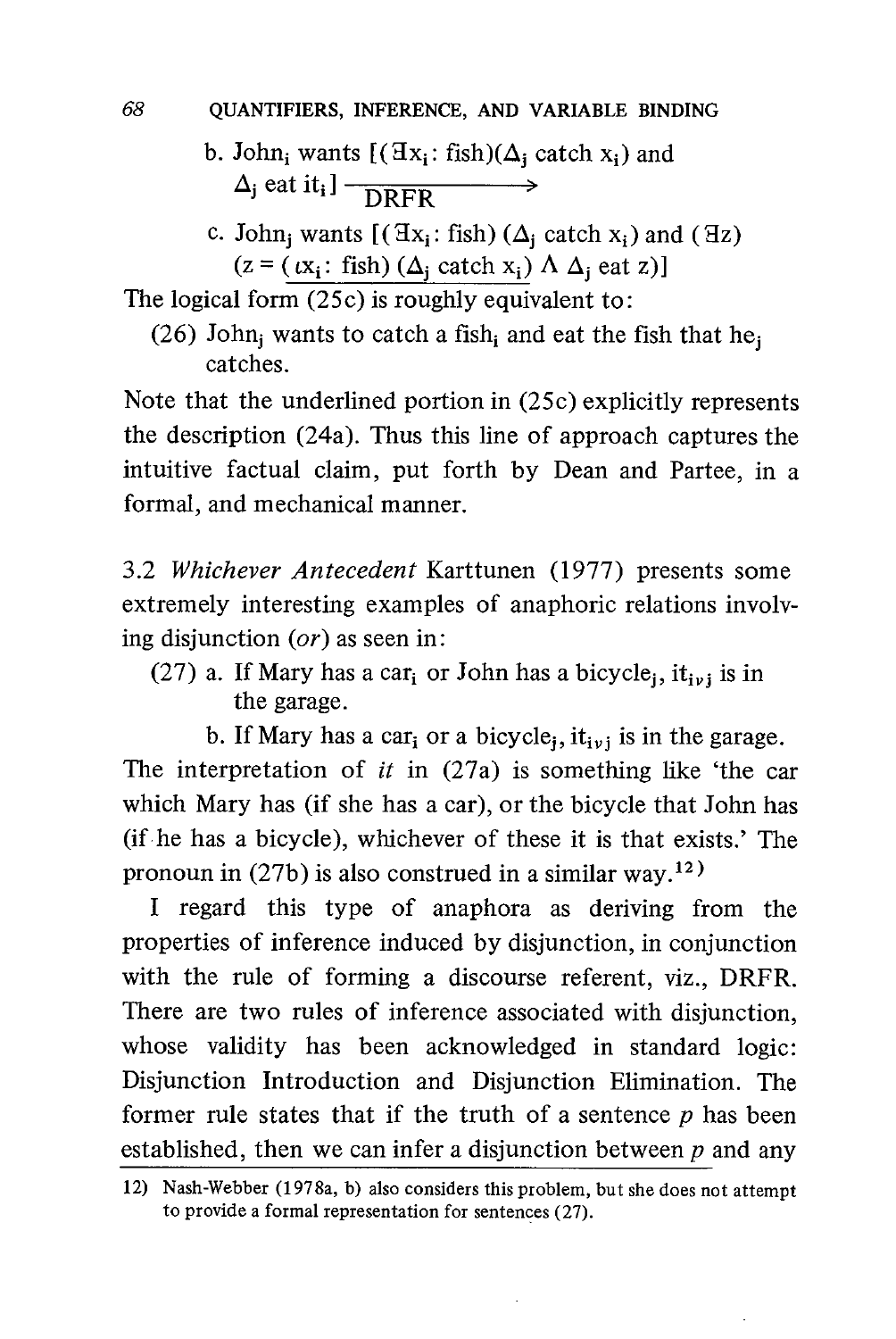other sentence, say q. ( $p \rightarrow p \, v \, q$  or  $q \rightarrow p \, v \, q$ ) The other rule, Disjunction Elimination, says that if (i) the disjunction  $p \vee q$  is true, (ii) p implies r, and (iii) q implies r, then the truth of r can be asserted. ([(p v q)  $\Lambda$  (p  $\rightarrow$  r)  $\Lambda$  (q  $\rightarrow$  r)]  $\rightarrow$  r)<sup>13</sup>)

Now, because of Disjunction Introduction and DRFR, we can guarantee that the following inference is logically valid (though pragmatically inappropriate).

(28) Mary has a car. Therefore, Mary's car or John's bicycle exists (in the domain of discourse).

A formal representation of the inference (28) will be something like the following. $14)$ 

(29) (  $\exists x_i$ ; car) (Mary has  $x_i$ )  $\rightarrow$  (  $\exists z$ )[ $z = (u)$  [ue { $x_i, y_i$ ]

 $(x_i: car)$  (Mary has  $x_i$ ) v ( $(y_i: bicycle)$  (John has  $y_i$ ) | ]] That is to say, if Mary has a car, then we can guarantee the truth of the claim that there is a unique entity  $u$  such that  $u$ belongs to a set that consists of either Mary's car or John's bicycle. On the other hand, Disjunction Introduction also guarantees the truth of the following form.

(30) John has a bicycle. Therefore, Mary's car or John's bicycle exists (in the domain of discourse).

If this is the case, then the formula of the form " $(Hy_i:bicycle)$ " (John has  $y_i$ )" logically implies that the right-hand side of the material implication sign in (29) is true.

Given the rule of Disjunction Elimination, it is now possible to maintain that the following logical form is well-formed, because it conforms to the general structural description outlined above.

(31) ( $\exists x_i : car$ ) (Mary has  $x_i$ ) v ( $\exists y_i : bicycle$ ) (John has  $y_i$ )  $\rightarrow$  (Hz)[z = (tu) [ue {x<sub>i</sub>, y<sub>j</sub> | (tx<sub>i</sub> : car) (Mary has x<sub>i</sub>) v ( $ty_i$ : bicycle) (John has  $y_i$ )}]  $\Lambda$  z be in the garage]

<sup>13)</sup> For more detailed discussion, cf. Allwood et al. (1977).

<sup>14)</sup> The curly brackets ( $\{\}\)$  stand for a set or a class, following the practice of mathematics.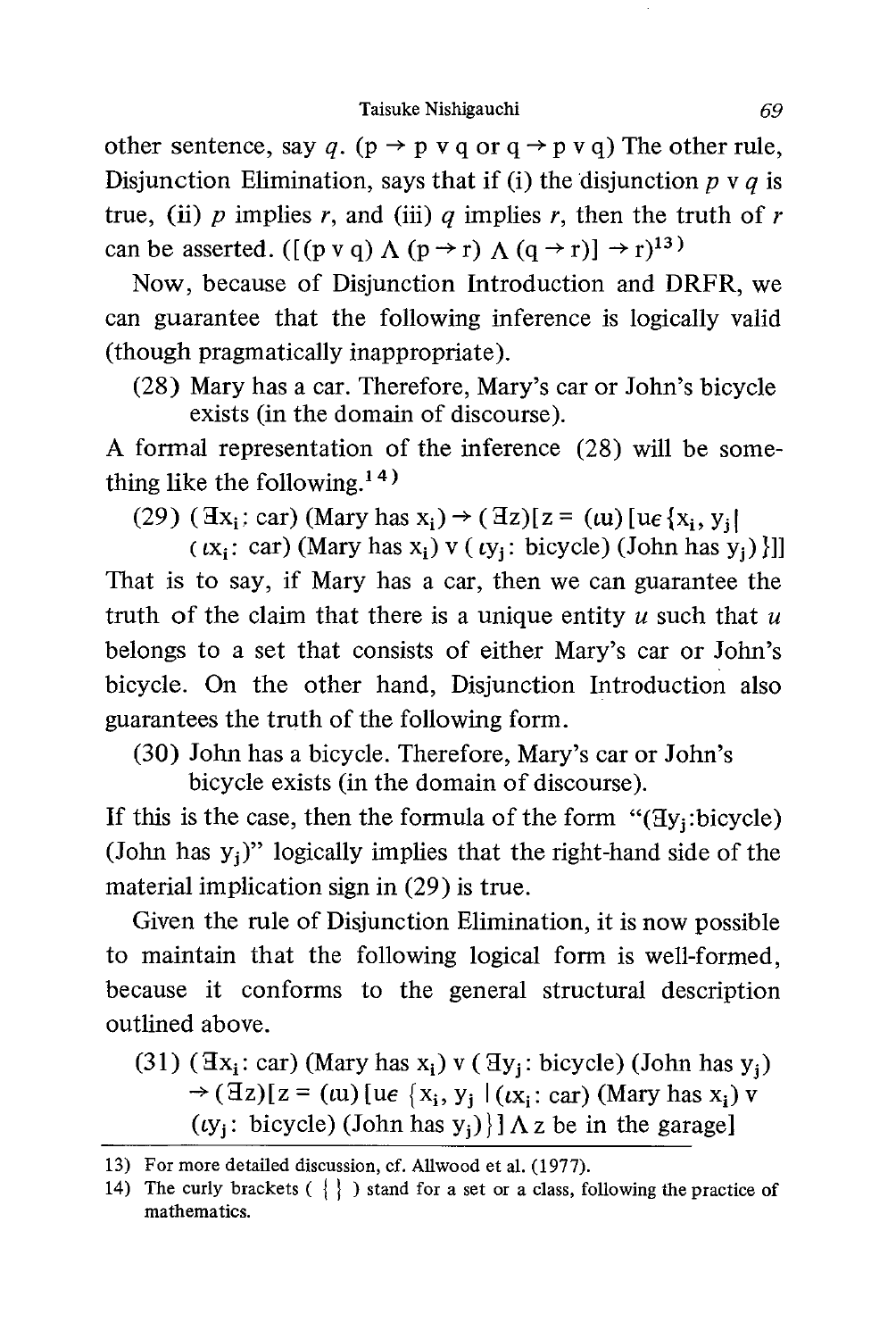Thus, we can conclude that the discourse referent established in (27a) is a unique object that belongs to the set described as:  $\{x_i, y_i | (cx_i : car)(Mary has x_i) \vee (cy_i : bicycle)(John has y_i)\}\$ , or a set made up of { either Mary's car or John's bicycle }. Essentially the same reasoning works for (27b) as well.

Incidentally, the or as seen in these sentences seems to be the so-called exclusive or, which is defined by the truth function (32a), in contrast to 'logical disjunction', or inclusive or, whose truth table is exhibited in (32b), because the use of singular pronoun *it* in the case where both 'Mary has a car' and 'John has a bicycle' are true in (32a) would be inappropriate.

| $(32)$ a. Exclusive Or |   |   |     | b. Inclusive $Or$ |   |   |     |
|------------------------|---|---|-----|-------------------|---|---|-----|
|                        |   |   | v q |                   |   |   | v a |
|                        |   |   | н   |                   |   | Т |     |
|                        | Т | F |     |                   |   | F |     |
|                        | F |   |     |                   | F | Т |     |
|                        |   |   | ы   |                   |   |   | E   |

However, it is not necessary, and in fact not correct, to represent the disjunctive as in (32a) in logical form: first, it is unclear whether the exclusive or is subject to the rules of inference discussed above; in fact, the validity of those rules presupposes the inclusive disjunction. Second, the use of the iota-operator at the top of the set-description has the function of picking up only one member of the disjunction.<sup>15)</sup>

- 15) Consider the following examples.
	- (i) Each girl gave John a rose or a lilac. He arranged them artfully in the empty bottle.
	- (ii) The man to whom each girl gave either  $a$  rose or  $a$  lilac arranged them artfully in the empty bottle.

The plural pronoun used in these examples stands for a mixed set consisting of both roses and lilacs (although it is not necessary that this should be so). Though I used to believe that this fact serves as a piece of evidence that the or relevant here is the inclusive disjunction, Professor Mori has suggested to me that it cannot support the aforementioned claim. Without further specific evidence as for (i) and (ii), I leave the status of these sentences with respect to the inclusive/exclusive controversy for a future research. For an attempt to represent  $(i)$ — $(ii)$  in the logical calculus, cf. Nishigauchi (1979, pp.146-148). It should be added here that the plurality of the discourse referents here requires a Set Formation Rule, which has the effect of forming a set description out of an indefinite NP that takes narrow scope.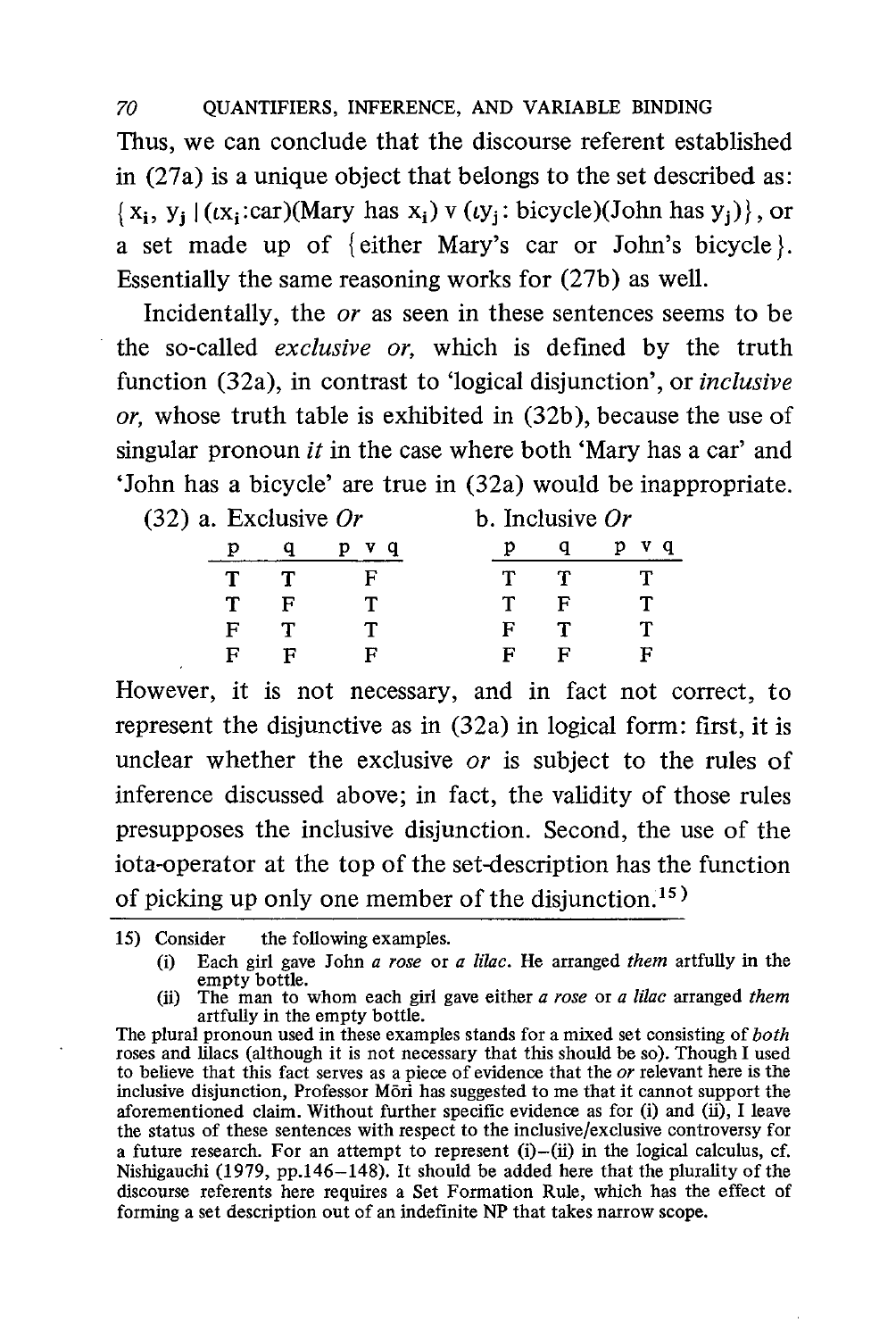Note also that the procedures  $(28) - (31)$  do not involve the introduction of any otherwise unmotivated rule: all the rules made use of here are those whose necessity has been established independently in the semantic literature. All we need is the rule of Discourse Referent Formation Rule, accompanied with the rules of Disjunction Introduction and Disjunction Elimination.

#### 4. Conclusion

In this paper I have attempted to incorporate the rule of DRFR into the framework of interpretive semantics. It has been shown that this rule provides an elegant solution to the so-called 'Donkey Paradox' as seen in  $(1) - (2)$ : its effect was to give an adequate interpretation while preserving the representation of correct scope-relation. Furthermore, this line of approach has offered additional support to the scopal analysis of referential opacity and nonspecificity: the problem raised by such examples as  $(8) - (13)$  and  $(23)$  have been dealt with in terms of DRFR and the constraint imposed on this rule, viz. (15), without having to adopt such arbitrary features as [±specific] (as in Dean (1968)), or so-called 'Modal Operators' (as in Jackendoff (1972, 1975)).

Although the metatheoretical implications of DRFR have yet to be worked out in a more detail, I hope to have shown that the rule of DRFR is effective in a wide range of discourse anaphora phenomena.16)

<sup>16)</sup> Specifically, the present discussion has further complicated the problem of how coreferentiality should be represented at the level of logical form. I think that what it suggests is that a logical approach to the explication of coreferentiality has to take care of the identity relation that holds between logical calculi. The need for an approach along this line has already been argued for by Sag (1977), with reference to Verb Phrase Anaphora. That this notion should be extended to Pronominal Anaphora is shown not only by the present discussion: I have argued in Nishigauchi (1979, Chapter IV, pp.207-221) the explication of 'Identity of Sense' Pronominal Anaphora as seen in (i) also requires a consideration along this line.

<sup>(</sup>i) The man who gives his paycheck to his wife is wiser than the man who gives it to his mistress.